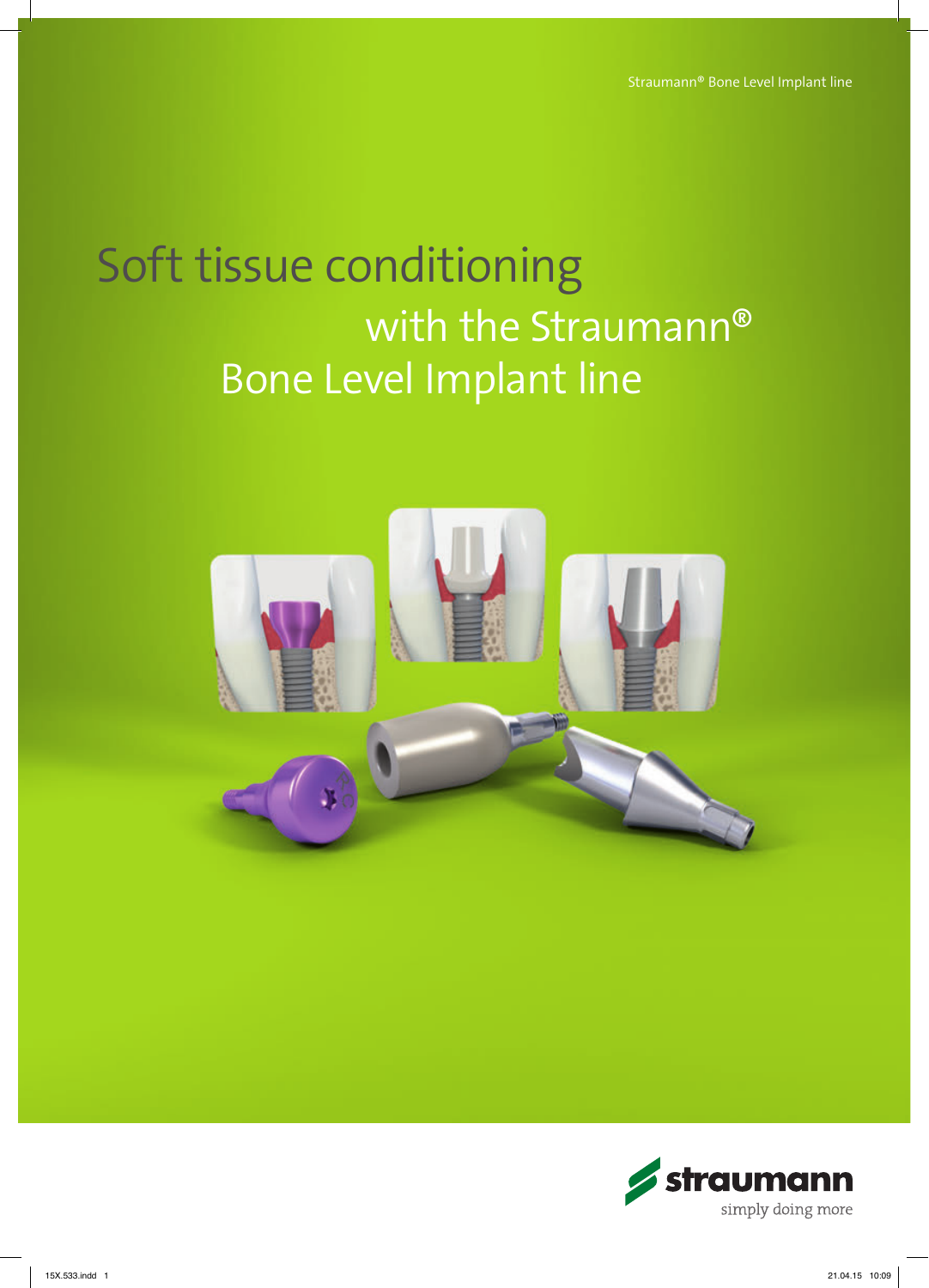

The ITI (International Team for Implantology) is academic partner of Institut Straumann AG in the areas of research and education.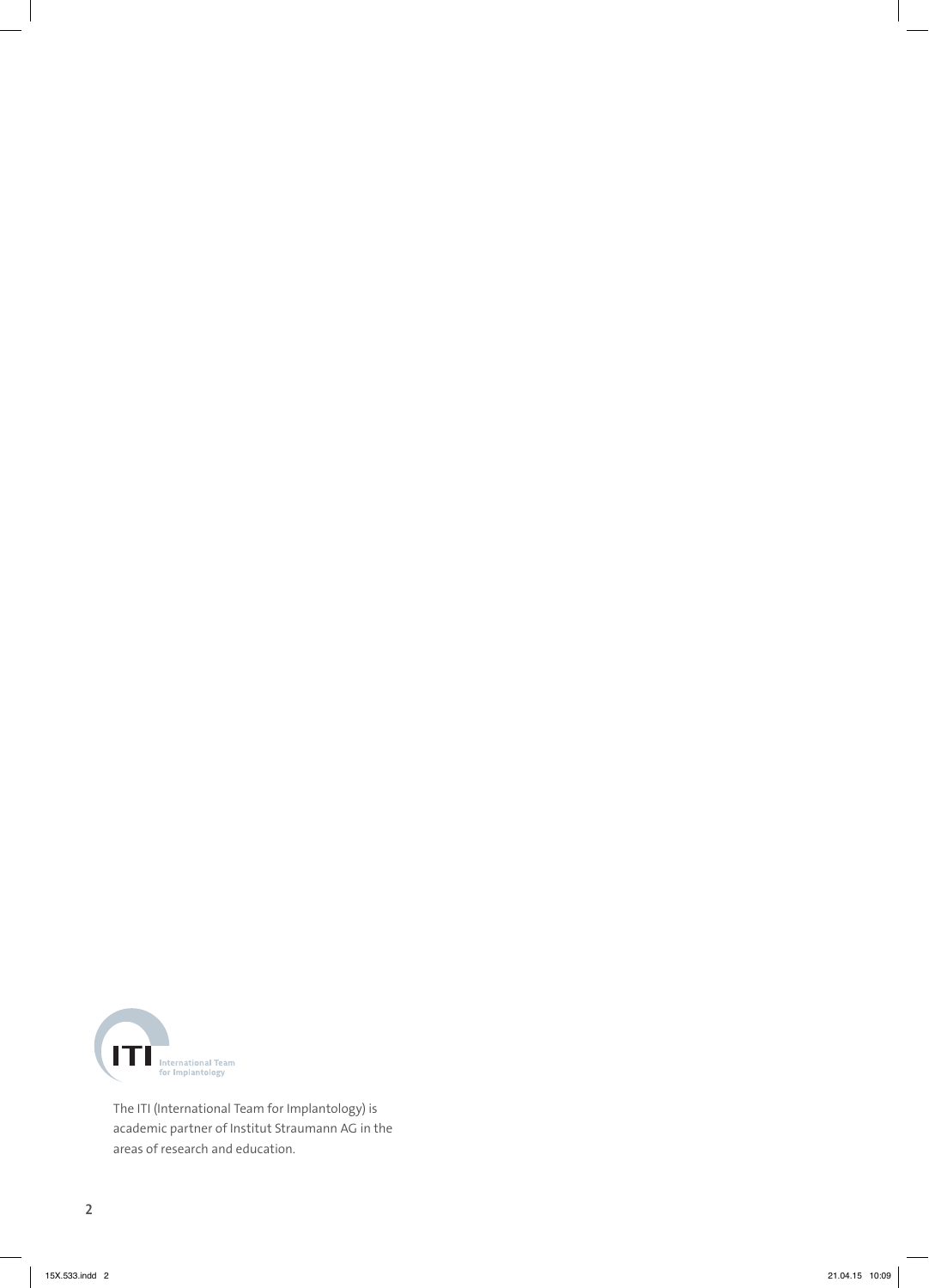# Communication is key in the dental implant treatment flow

Interdisciplinary treatment planning includes the collaboration of different parties such as:

- ѹ Patient
- ѹ General practitioner
- Surgeon
- Prosthodontist
- Dental laboratory

In order to reach a successful treatment outcome, communication between all involved is essential. The parties should be aware of the steps and interfaces, and exchange their opinions in order to be able to make the correct decisions.

A general overview of the treatment flow is depicted below, broken down into various treatment steps. Before each decision step (blue in the picture below) communication can be helpful.

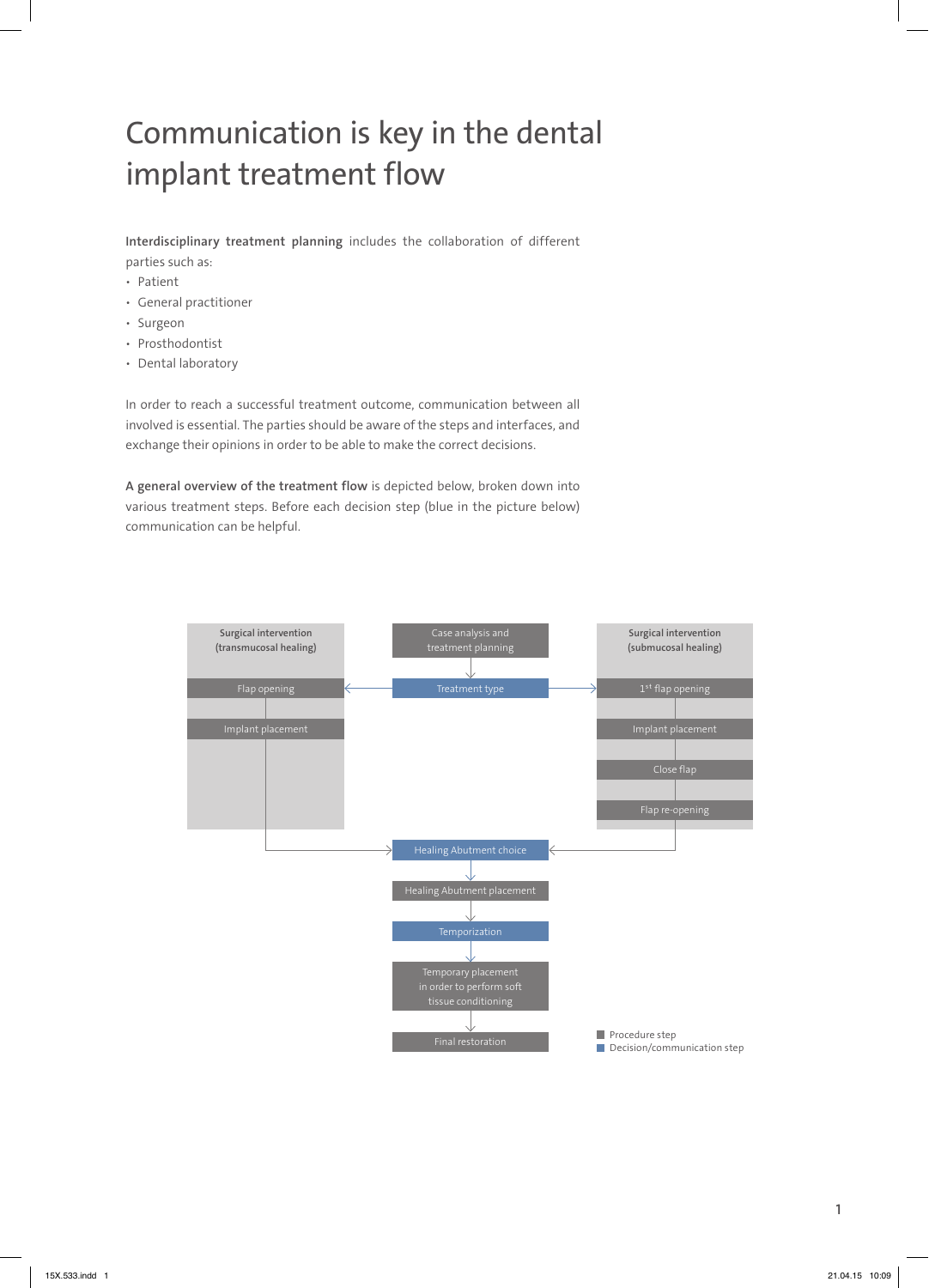### Treatment flow

### 1. Case analysis and treatment planning

Soft tissue management starts when planning the case because the soft tissue shape has to be analyzed, and soft tissue conditioning is influenced by the implant placement. Each case is different, therefore accurate analysis and planning from the very beginning is helpful to reach the desired esthetic outcome. Various factors (e.g. indication, patient expectations, soft tissue shape, bone quality, site position) have an effect on the treatment outcome. The degree of complexity and risk involved in individual procedures can be assessed, for example, with the ITI SAC Assessment Tool<sup>1</sup>. As a general principle the level of complexity rises with an increase in the number of steps involved and the esthetic outcome that must be achieved to attain a satisfactory result.

Increasing esthetic complexity leads in general to longer treatment time and higher costs. Informing and educating the patient at the beginning of the treatment might increase his or her willingness to collaborate.



#### 2. Surgical treatment and healing phase

Based on the case and his or her preferences, the clinician will choose a submucosal or a transmucosal approach.

With the submucosal approach, a Closure Screw is placed after the implant placement and the flap is closed. In a second surgery after a first healing phase, the Healing Abutment is placed and soft tissue conditioning is started.

The Healing Abutment initiates the first phase of soft tissue contouring. Bone Level Healing Abutments were designed to correlate with the size of the abutments for the final restoration. This concept is called Consistent Emergence Profiles™.



Schematic depiction of the submucosal procedure, which requires two surgical interventions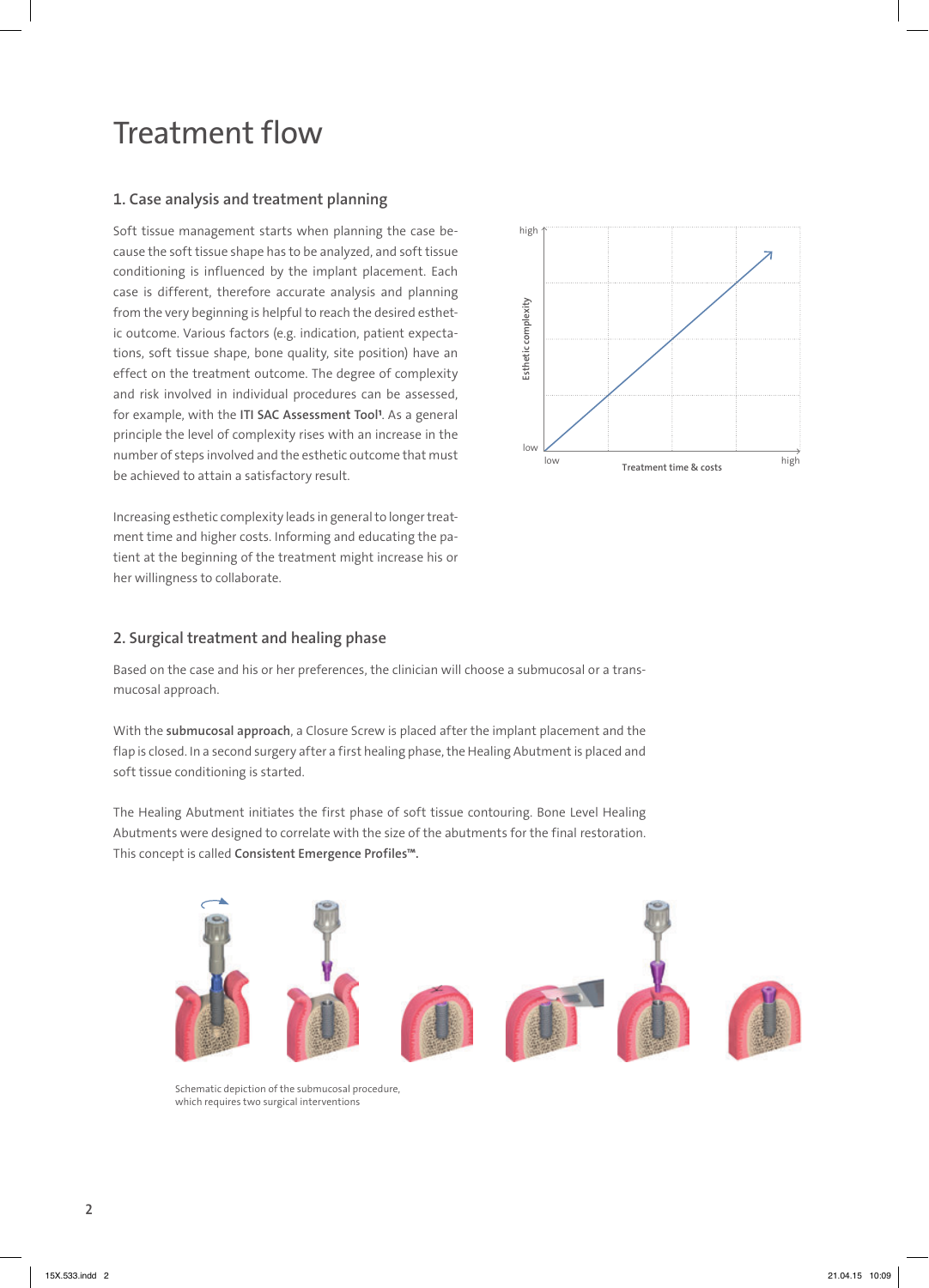The transmucosal approach allows a straightforward procedure, avoiding a second surgery.

The decision, as to which abutment to use for the final restoration needs to be made at beginning of the treatment so that the Healing Abutment can be chosen accordingly. Therefore, backward planning and good communication between the treating clinicians and the dental lab are needed. The tables on the following pages support the choice of the Healing Abutment by showing the best fit between Conical Healing Abutment and the final restoration. There are further alternatives in the Healing Abutment portfolio (e.g. Customizable Abutments, bottle-shape Healing Abutments which are not displayed in the tables. These alternatives are meant to meet additional needs for individual cases and to be used based on user preferences. For more details, please refer to the *Basic Information on the Surgical Procedures – Straumann® Dental Implant System,* 152.754.

### 3. Temporization (shaping of the soft tissue)

After the first healing phase, the soft tissue can be shaped with the help of Temporary Abutments. This additional soft tissue conditioning with the Temporary Abutment may achieve an even more esthetic outcome and widen the soft tissue when needed (see cases on page 10–15). The papilla can be additionally shaped and adapted to the final restoration. For these steps, the patient has to be made aware about the additional effort which is needed to increase the esthetic outcome. Again, good communication with the dental lab and the treating clinicians supports the final outcome.

### 4. Treatment closure and follow-up

Once the prosthesis is placed, adapted and the treatment is finished, regular follow-up visits and good oral hygiene help to prevent any undesired effects and to keep patient satisfaction at a high level.



Schematic depiction of the transmucosal procedure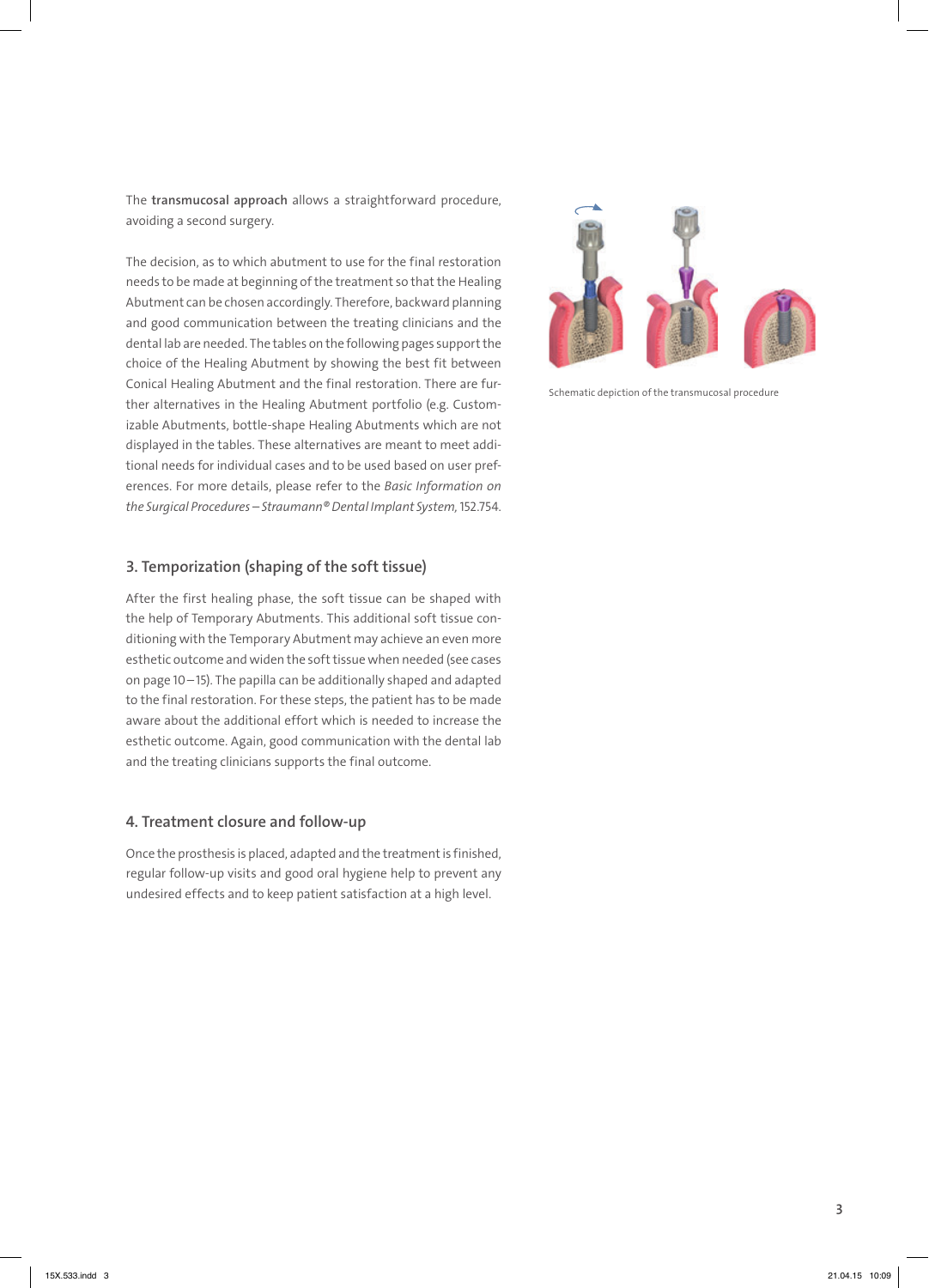### The Healing Abutment and Temporary Abutment portfolio



In case of submucosal healing, Closure Screws are available in different heights for the different platforms (Narrow CrossFit® [NC] and Regular CrossFit® [RC]). These allow simple submerged healing due to their reduced height and diameter (adapted to implant diameter).

Closure Screws available for both platforms in 2 different heights.



Conical Abutments are the straightforward solution for soft tissue management. They are available for both platforms in different diameters and heights.



In specific cases, e.g. thin mucosa type, a Bottle-shape Abutment might be beneficial. Bottle-shape Abutments are available for both platforms in different heights.



For specific patient cases or if a Cementable Abutment with a diameter of 6.5mm is used, the Customizable Abutment has shown to be the ideal solution. These abutments are available for both connection platforms.

In case of transmucosal healing or after re-opening in a submerged case, Straumann offers various Healing Abutment types. These abutments allow the soft tissue to be shaped.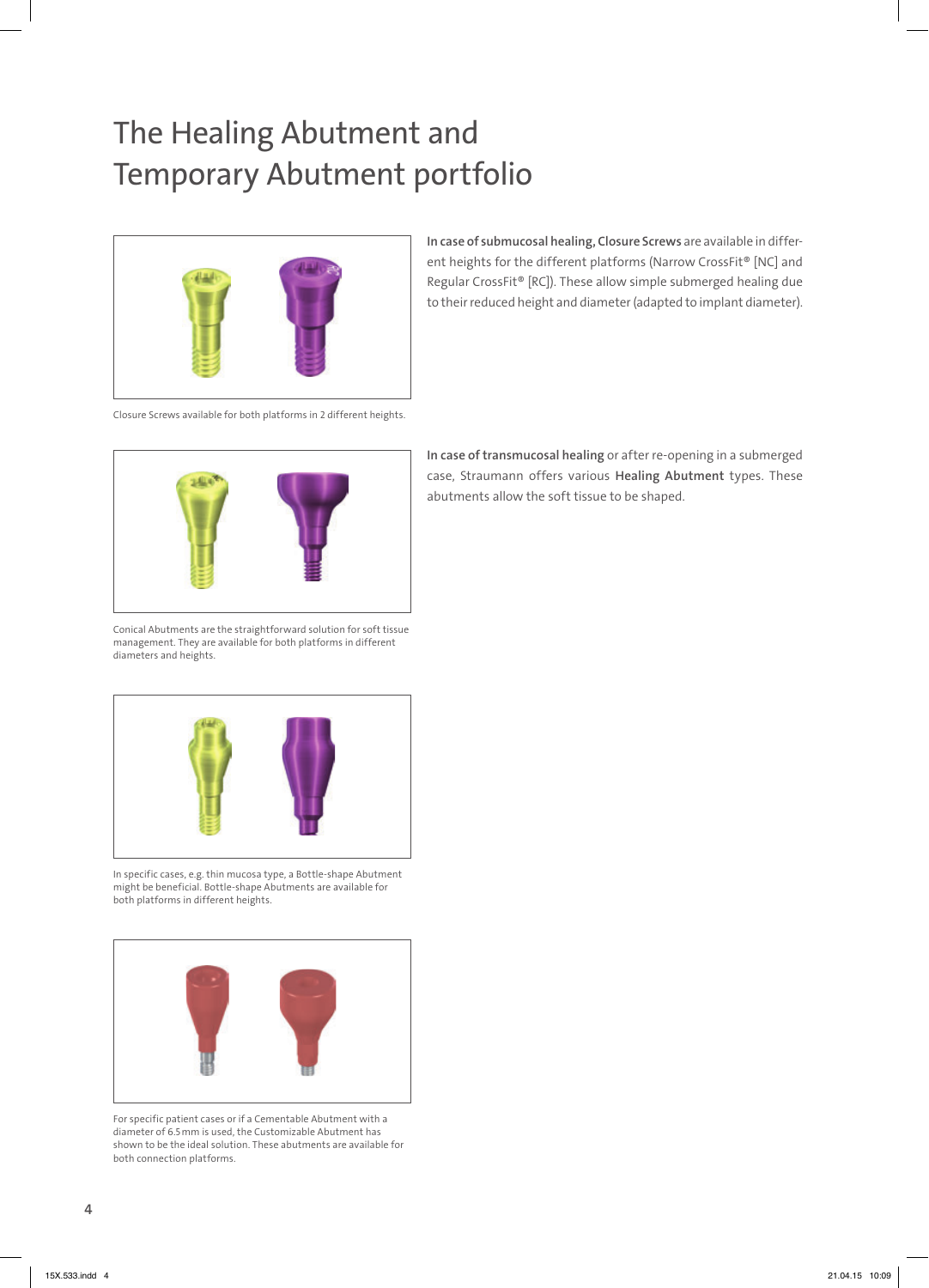

PMMA Temporary Abutments are available for additive and subtractive procedures.

In general a temporary restoration is recommended to reach a good esthetic outcome. When a temporization is required two types of abutments are available: PMMA Temporary Abutments and Titanium Abutments. These support additional soft tissue conditioning. One example is shown in the attached case.

The PMMA Temporary Abutment allows a subtractive and additive procedure to create a temporary restoration.



Titanium Temporary Abutments are available for additive procedures.

The titanium Healing Abutments are designed to build up a temporary restoration by adding material on the post.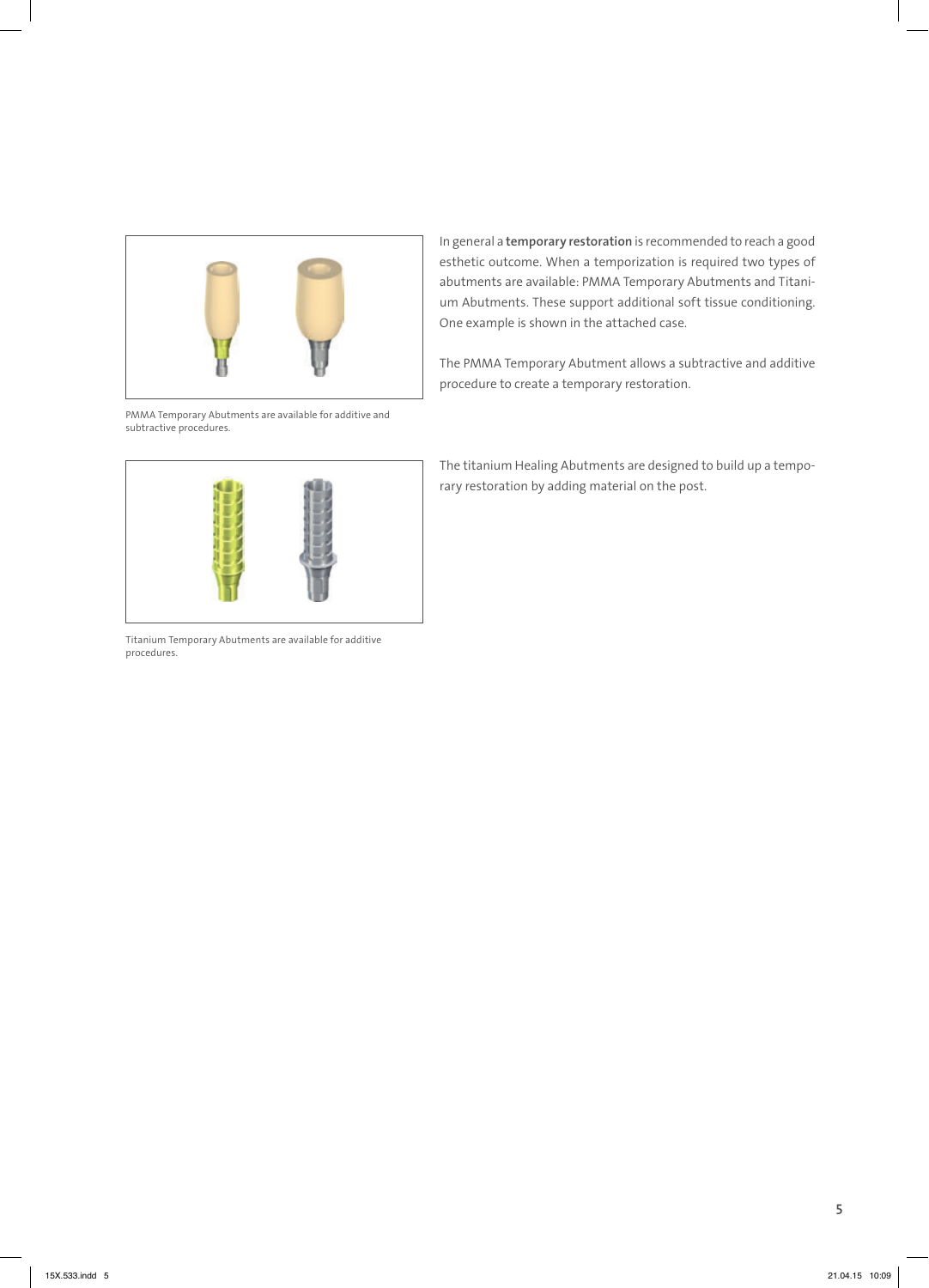### The Consistent Emergence Profiles™ concept



$$
\bigg|\biggarrow\bigg|\biggarrow\bigg|=\bigg\bigg|
$$



The Healing Abutments, Temporary Abutments and final abutments of the Straumann® Bone Level Implant line were designed to have an emergence profile which is the same at all treatment steps when combining specific products. For each final standard abutment (excluding Meso, Straumann® CARES® and Gold Abutments) there is a corresponding Healing Abutment. Accordingly, the final abutment will possess the same emergence profile that was previously created by the respective Healing Abutment. The pictures show examples of matching Healing Abutments and final abutments.

In the Straumann portfolio there is a best fit combination between one final abutment and one Conical Healing Abutment. The examples are depicted showing a final abutment with the specific Conical Healing Abutment which fits the best. Tables on the following pages can be consulted in order to find the Healing Abutment which is the best fit for a specific final abutment. Key properties of the final abutment are type (e.g. Screw-retained Abutment), abutment diameter (∅) and gingival height (GH). Abutment height (AH), angle and material do not affect the choice of the Healing Abutment. Once these parameters are known a corresponding Healing Abutment can be chosen.

The tables on page 7–9 include only the best fit between the Conical Healing Abutment and the final abutment. Detailed information about the possible combinations of all Straumann Healing Abutments with the final abutments can be found in the brochure *Basic Information on the Surgical Procedures – Straumann® Dental Implant System,* 152.754.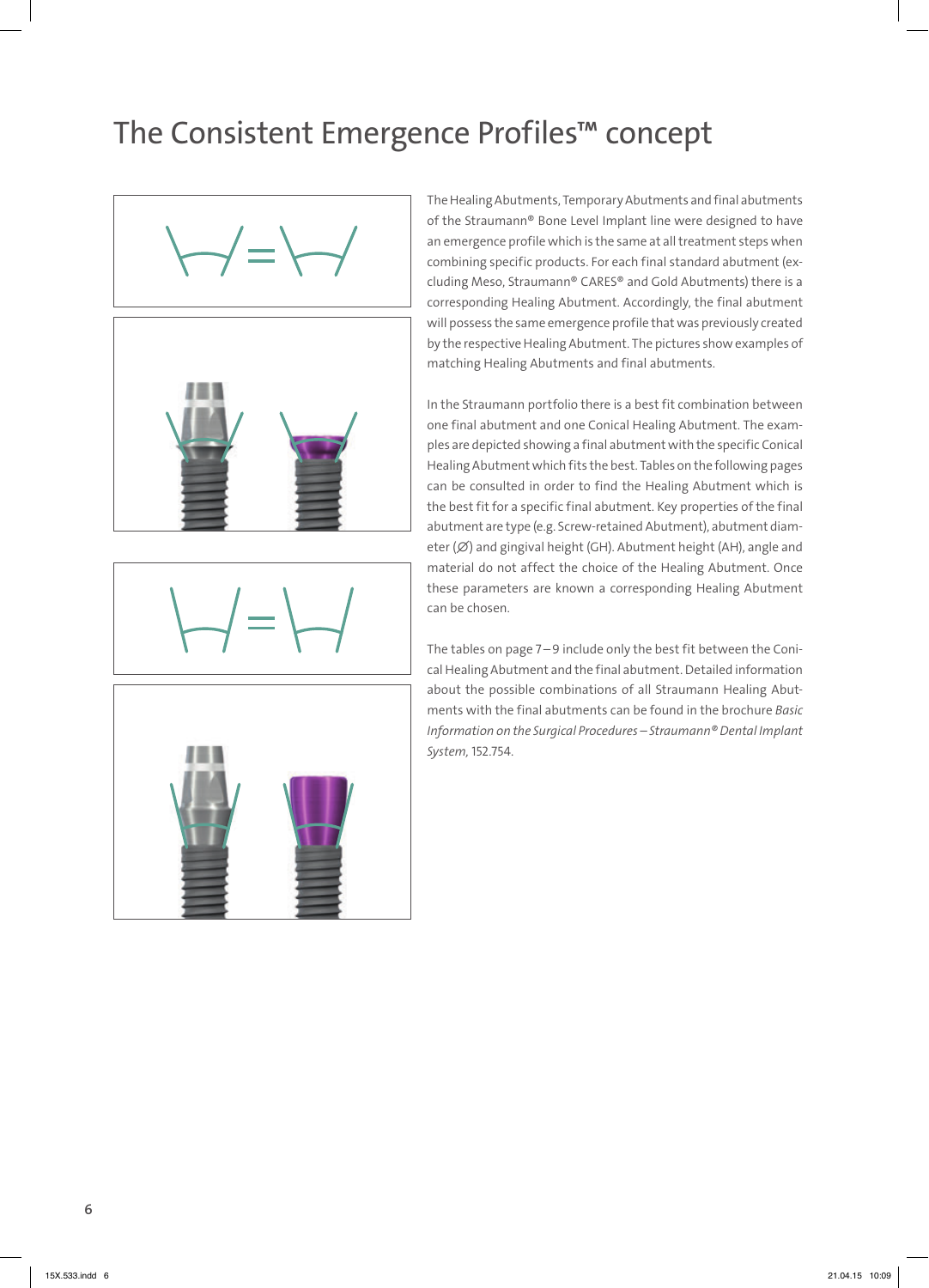# Cement-retained solutions

| Platform         |                             |            |     |             |                          |     |                  | NC                         |                          |     |             |     |     |     |  |
|------------------|-----------------------------|------------|-----|-------------|--------------------------|-----|------------------|----------------------------|--------------------------|-----|-------------|-----|-----|-----|--|
|                  |                             |            |     |             | <b>Anatomic Abutment</b> |     |                  | <b>Cementable Abutment</b> |                          |     |             |     |     |     |  |
| Type             |                             |            |     |             | ₩                        |     | U                |                            |                          |     |             |     |     |     |  |
| Material         | Ti<br>Τi                    |            |     | IPS e.max®  |                          |     | IPS e.max®<br>Ti |                            |                          |     | Τi          |     |     |     |  |
| Angle            | $0^{\circ}$<br>$15^{\circ}$ |            |     | $0^{\circ}$ |                          |     | $15^{\circ}$     | $0^{\circ}$                |                          |     | $0^{\circ}$ |     |     |     |  |
| $\emptyset$ (mm) |                             | 4.0<br>4.0 |     |             | 4.0                      |     | 4.0              |                            |                          | 3.5 |             |     | 5.0 |     |  |
| GH (mm)          | 2.0                         | 3.5        | 2.0 | 3.5         | 2.0                      | 3.5 | 2.0              | 3.5                        | 1.0                      | 2.0 | 3.0         | 1.0 | 2.0 | 3.0 |  |
| GH (mm)          | 3.5                         | 5.0        | 3.5 | 5.0         | 3.5                      | 5.0 | 3.5              | 5.0                        | 3.5                      | 3.5 | 5.0         | 2.0 | 3.5 | 5.0 |  |
| $\emptyset$ (mm) |                             |            | 4.8 |             | 4.8                      |     |                  | 3.6<br>4.8                 |                          |     | 4.8         |     |     |     |  |
| Type             |                             |            |     |             |                          |     |                  |                            |                          |     |             |     |     |     |  |
|                  |                             |            |     |             |                          |     |                  |                            | Conical Healing Abutment |     |             |     |     |     |  |

| Platform         | RC  |             |              |         |                          |     |                            |     |                          |     |       |             |     |       |  |
|------------------|-----|-------------|--------------|---------|--------------------------|-----|----------------------------|-----|--------------------------|-----|-------|-------------|-----|-------|--|
|                  |     |             |              |         | <b>Anatomic Abutment</b> |     | <b>Cementable Abutment</b> |     |                          |     |       |             |     |       |  |
| Type             |     |             |              |         |                          |     | RC                         |     |                          |     |       |             |     |       |  |
| Material         |     | Ti          | Ti           |         | IPS e.max®               |     | IPS e.max®                 |     |                          | Ti  |       |             | Τi  |       |  |
| Angle            |     | $0^{\circ}$ | $15^{\circ}$ |         | $0^{\circ}$              |     | $15^{\circ}$               |     | $0^{\circ}$              |     |       | $0^{\circ}$ |     |       |  |
| $\emptyset$ (mm) |     | 6.5         | 6.5          |         | 6.5                      |     | 6.5                        |     | 5.0                      |     |       |             | 6.5 |       |  |
| $GH$ (mm)        | 2.0 | 3.5         | 2.0          | 3.5     | 2.0                      | 3.5 | 2.0                        | 3.5 | $1.0\,$                  | 2.0 | 3.0   | $1.0\,$     | 2.0 | 3.0   |  |
| GH (mm)          | 4.0 | $6.0\,$     | 4.0          | $6.0\,$ | 4.0                      | 6.0 | 4.0                        | 6.0 | 2.0                      | 4.0 | $6.0$ | 2.0         | 4.0 | $6.0$ |  |
| $\emptyset$ (mm) |     |             | 6.5          |         |                          | 6.5 |                            |     |                          | 5.0 |       | 6.5         |     |       |  |
| Type             |     |             |              |         |                          |     |                            |     |                          |     |       |             |     |       |  |
|                  |     |             |              |         |                          |     |                            |     | Conical Healing Abutment |     |       |             |     |       |  |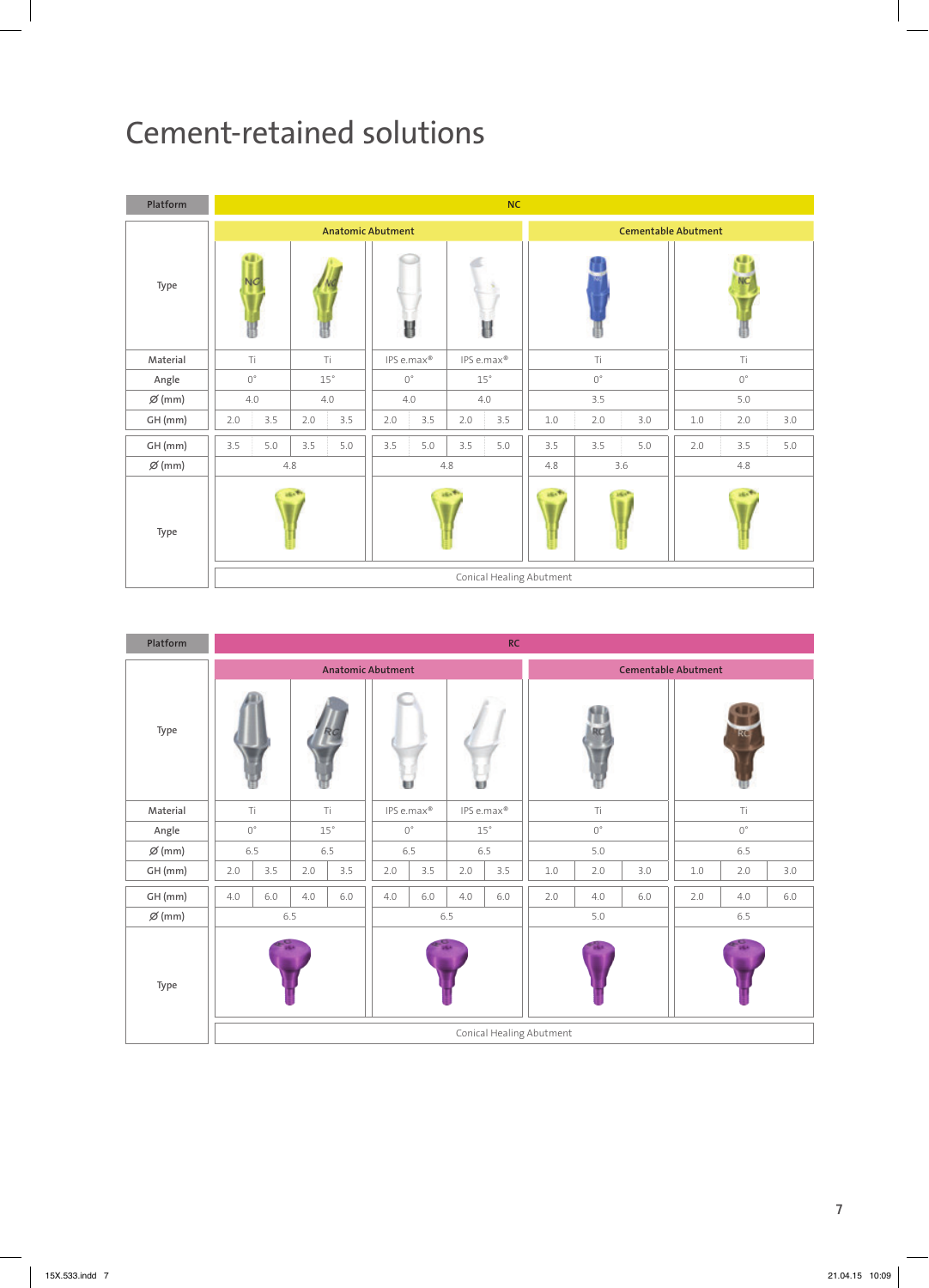# Screw-retained solutions

| Platform           |        |                             |                          |     |                                |     | NC  |                          |     |     |              |     |              |     |  |
|--------------------|--------|-----------------------------|--------------------------|-----|--------------------------------|-----|-----|--------------------------|-----|-----|--------------|-----|--------------|-----|--|
|                    |        |                             | <b>Anatomic Abutment</b> |     | <b>Screw-retained Abutment</b> |     |     |                          |     |     |              |     |              |     |  |
| Type               | U<br>₩ |                             |                          |     |                                |     |     |                          |     |     |              |     |              |     |  |
| Material           |        | IPS e.max®<br>IPS e.max®    |                          |     | <b>TAN</b>                     |     |     | <b>TAN</b>               |     |     | <b>TAN</b>   |     | <b>TAN</b>   |     |  |
| Angle              |        | $0^{\circ}$<br>$15^{\circ}$ |                          |     | $0^{\circ}$                    |     |     | $0^{\circ}$              |     |     | $17^{\circ}$ |     | $30^{\circ}$ |     |  |
| $\emptyset$ (mm)   |        | 4.0                         |                          | 4.0 |                                | 3.5 |     |                          | 4.6 |     | 4.6          |     |              | 4.6 |  |
| GH (mm)            | 2.0    | 3.5                         | 2.0                      | 3.5 | 1.0                            | 2.5 | 4.0 | 1.0                      | 2.5 | 4.0 | 2.5          | 4.0 | 2.5          | 4.0 |  |
| GH (mm)            | 3.5    | 5.0                         | 3.5                      | 5.0 | 2.0                            | 3.5 | 5.0 | 2.0                      | 3.5 | 5.0 |              |     | 3.5          |     |  |
| $\varnothing$ (mm) |        |                             | 4.8                      |     |                                | 3.6 |     |                          | 4.8 |     |              | 4.8 |              |     |  |
| Type               |        |                             |                          |     |                                |     |     |                          |     |     |              |     |              |     |  |
|                    |        |                             |                          |     |                                |     |     | Conical Healing Abutment |     |     |              |     |              |     |  |

| Platform           |             |     |                          |            |                                | <b>RC</b>                |     |     |              |              |     |  |  |
|--------------------|-------------|-----|--------------------------|------------|--------------------------------|--------------------------|-----|-----|--------------|--------------|-----|--|--|
|                    |             |     | <b>Anatomic Abutment</b> |            | <b>Screw-retained Abutment</b> |                          |     |     |              |              |     |  |  |
| Type               |             |     |                          |            |                                |                          |     |     |              |              |     |  |  |
| Material           | IPS e.max®  |     |                          | IPS e.max® |                                | <b>TAN</b>               |     |     | <b>TAN</b>   | TAN          |     |  |  |
| Angle              | $0^{\circ}$ |     | $15^{\circ}$             |            |                                | $0^{\circ}$              |     |     | $17^{\circ}$ | $30^{\circ}$ |     |  |  |
| $\emptyset$ (mm)   | 6.5         |     | 6.5                      |            |                                | 4.6                      |     |     | 4.6          | 4.6          |     |  |  |
| GH (mm)            | 2.0         | 3.5 | 2.0                      | 3.5        | 1.0                            | 2.5                      | 4.0 | 2.5 | 4.0          | 2.5          | 4.0 |  |  |
| GH (mm)            | 4.0         | 6.0 | 4.0                      | 6.0        | 2.0                            | 4.0                      | 6.0 |     |              | 4.0          |     |  |  |
| $\varnothing$ (mm) |             |     | 6.5                      |            |                                | 5.0                      |     | 5.0 |              |              |     |  |  |
| Type               |             |     |                          |            |                                |                          |     |     |              |              |     |  |  |
|                    |             |     |                          |            |                                | Conical Healing Abutment |     |     |              |              |     |  |  |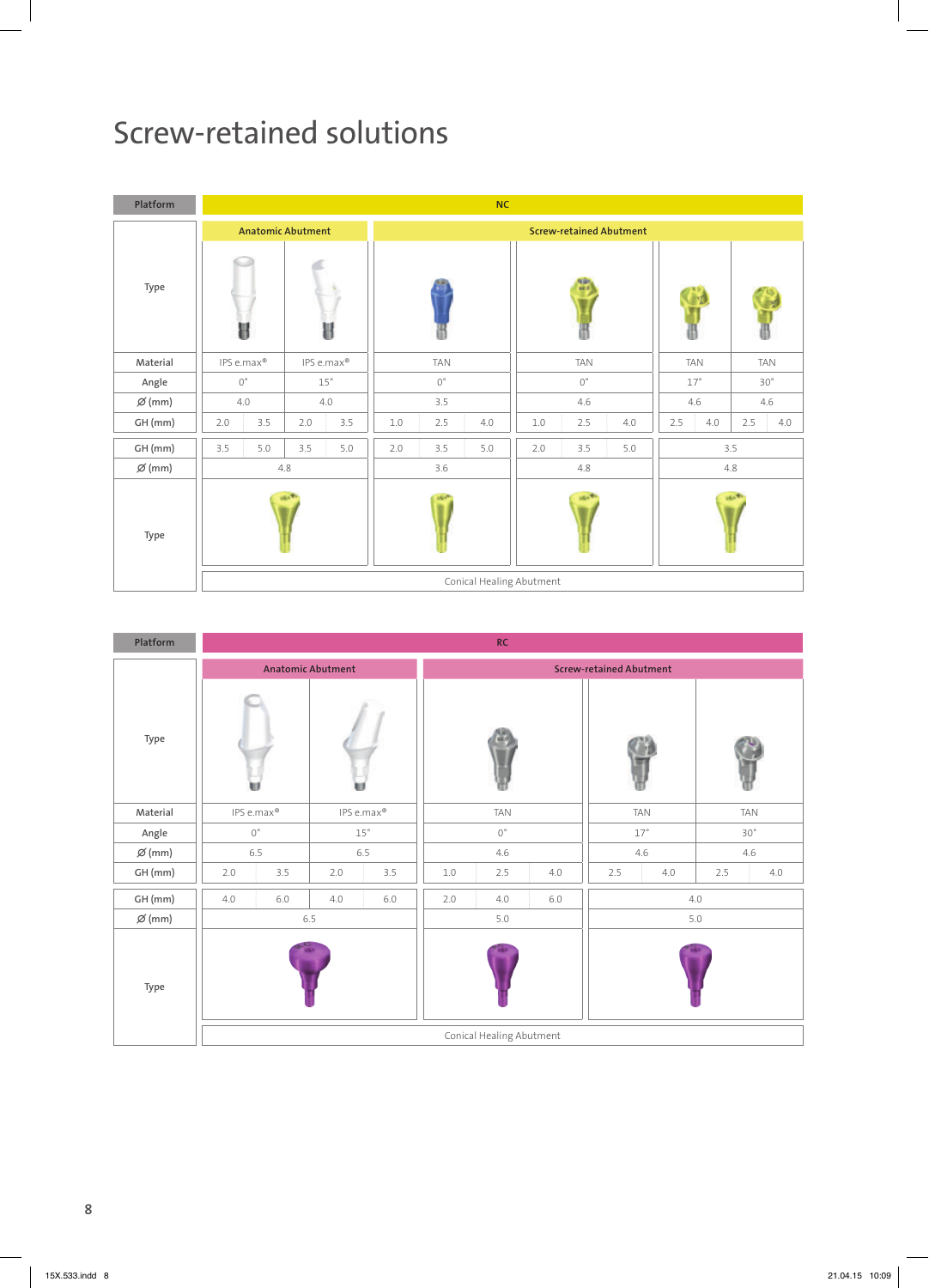# Hybrid solutions

| Platform         |             |     |     |             |                 |     | <b>NC</b>                |              |             |            |                |  |
|------------------|-------------|-----|-----|-------------|-----------------|-----|--------------------------|--------------|-------------|------------|----------------|--|
|                  |             |     |     |             | <b>LOCATOR®</b> |     |                          |              |             |            |                |  |
| Type             |             |     |     |             |                 |     |                          |              |             |            |                |  |
| Material         |             | TAN |     | TAN         |                 |     | TAN                      | <b>TAN</b>   | Ti alloy    |            |                |  |
| Angle            | $0^{\circ}$ |     |     | $0^{\circ}$ |                 |     | $17^{\circ}$             | $30^{\circ}$ | $0^{\circ}$ |            |                |  |
| $\emptyset$ (mm) |             | 3.5 |     |             | 4.6             |     |                          | 4.6          |             | 3.8        |                |  |
| GH (mm)          | 1.0         | 2.5 | 4.0 | 1.0         | 2.5             | 4.0 | 2.5<br>4.0               | 2.5<br>4.0   | 2.0         | 3.0<br>4.0 | 5.0<br>$6.0\,$ |  |
| GH (mm)          | 2.0         | 3.5 | 5.0 | 2.0         | 3.5             | 5.0 |                          | 3.5          | 2.0         | 3.5        | 5.0            |  |
| $\emptyset$ (mm) |             | 3.6 |     |             | 4.8             |     |                          | 4.8          | 3.6         |            |                |  |
| Type             |             |     |     |             |                 |     |                          |              |             |            |                |  |
|                  |             |     |     |             |                 |     | Conical Healing Abutment |              |             |            |                |  |

| Platform         |             |       |     |                                |              |              | RC                       |                 |     |     |     |         |     |  |
|------------------|-------------|-------|-----|--------------------------------|--------------|--------------|--------------------------|-----------------|-----|-----|-----|---------|-----|--|
|                  |             |       |     | <b>Screw-retained Abutment</b> |              |              |                          | <b>LOCATOR®</b> |     |     |     |         |     |  |
| Type             |             |       |     |                                |              |              |                          |                 |     |     |     |         |     |  |
| Material         | <b>TAN</b>  |       |     |                                | TAN          | TAN          |                          | Ti alloy        |     |     |     |         |     |  |
| Angle            | $0^{\circ}$ |       |     |                                | $17^{\circ}$ | $30^{\circ}$ |                          | $0^{\circ}$     |     |     |     |         |     |  |
| $\emptyset$ (mm) | 4.6         |       |     | 4.6                            | 4.6          |              | 3.8                      |                 |     |     |     |         |     |  |
| GH (mm)          | 1.0         | 2.5   | 4.0 | 2.5                            | 4.0          | 2.5          | 4.0                      | 1.0             | 2.0 | 3.0 | 4.0 | 5.0     | 6.0 |  |
| GH (mm)          | 2.0         | 4.0   | 4.0 |                                |              | 3.5          |                          |                 | 2.0 | 4.0 |     | $6.0\,$ |     |  |
| $\emptyset$ (mm) |             | $5.0$ |     | $5.0\,$                        |              |              |                          | 5.0             |     |     |     |         |     |  |
| Type             |             |       |     |                                |              |              |                          |                 |     |     |     |         |     |  |
|                  |             |       |     |                                |              |              | Conical Healing Abutment |                 |     |     |     |         |     |  |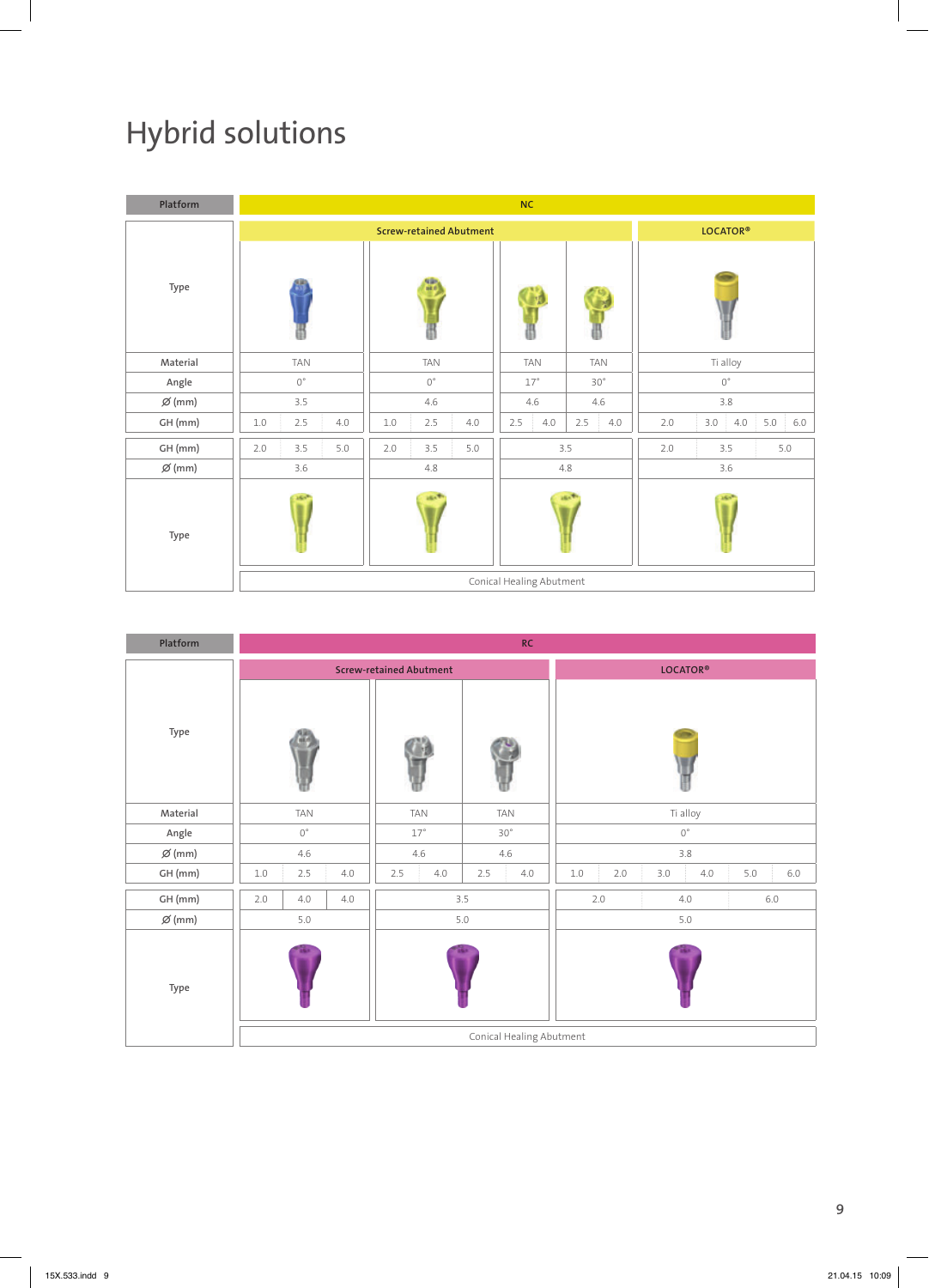### Case example for soft tissue conditioning

Every patient is an individual case and may need to be treated in a different way. Accordingly, the following case shows one treatment strategy and procedure and illustrates how soft tissue conditioning can be handled to reach an esthetic result. The process in the cases corresponds to the previously explained treatment flow (page 2–3) and is always the result of the collaboration of different parties.



Prof. Dr. D. Buser, Dr. J. Wittneben, CDT T. Furter (f.l.t.r.)

### Case: Soft tissue conditioning with the dynamic compression technique2

#### (Courtesy of Dr. Wittneben)

The following treatment was performed at the University of Bern in Switzerland. Various parties were involved in this patient's case. The surgery was performed by Prof. Dr. D. Buser, soft tissue conditioning and the prosthodontic treatment was accomplished by Dr. J. Wittneben, and the dental laboratory work was done by CDT T. Furter from ArtDent in Bern. Extensive communication and continuous information exchange between the treating parties were essential for the treatment. The patient was also involved and well-educated during the treatment.



Figure 1: Initial situation presenting external root resorption in position 11; thin buccal plate is visible in cone beam CT diagnostic

### Case analysis and treatment planning

A 21-year-old, non-smoking female patient was referred to the Oral Surgery Department from a private practice because tooth 11 presented an acute fistula including an external root resorption following trauma. The patient was referred from the Oral Surgery Department to the Department of Fixed Prosthodontics, University of Bern, to perform a combined surgical-prosthodontic treatment approach.

At the initial examination, the patient's chief complaint was bad odor and pus emerging from the fistula – she wanted to have a final treatment of her anterior tooth. The extraoral examination showed no pathological findings. The intraoral examination revealed that her teeth were all natural and non-restored except for tooth 11, which presented with a composite restoration with discoloration and wear. In the radiographic analysis the diagnosis of a well-defined lateral root resorption could be confirmed presenting in the CT as well as in the periapical radiograph.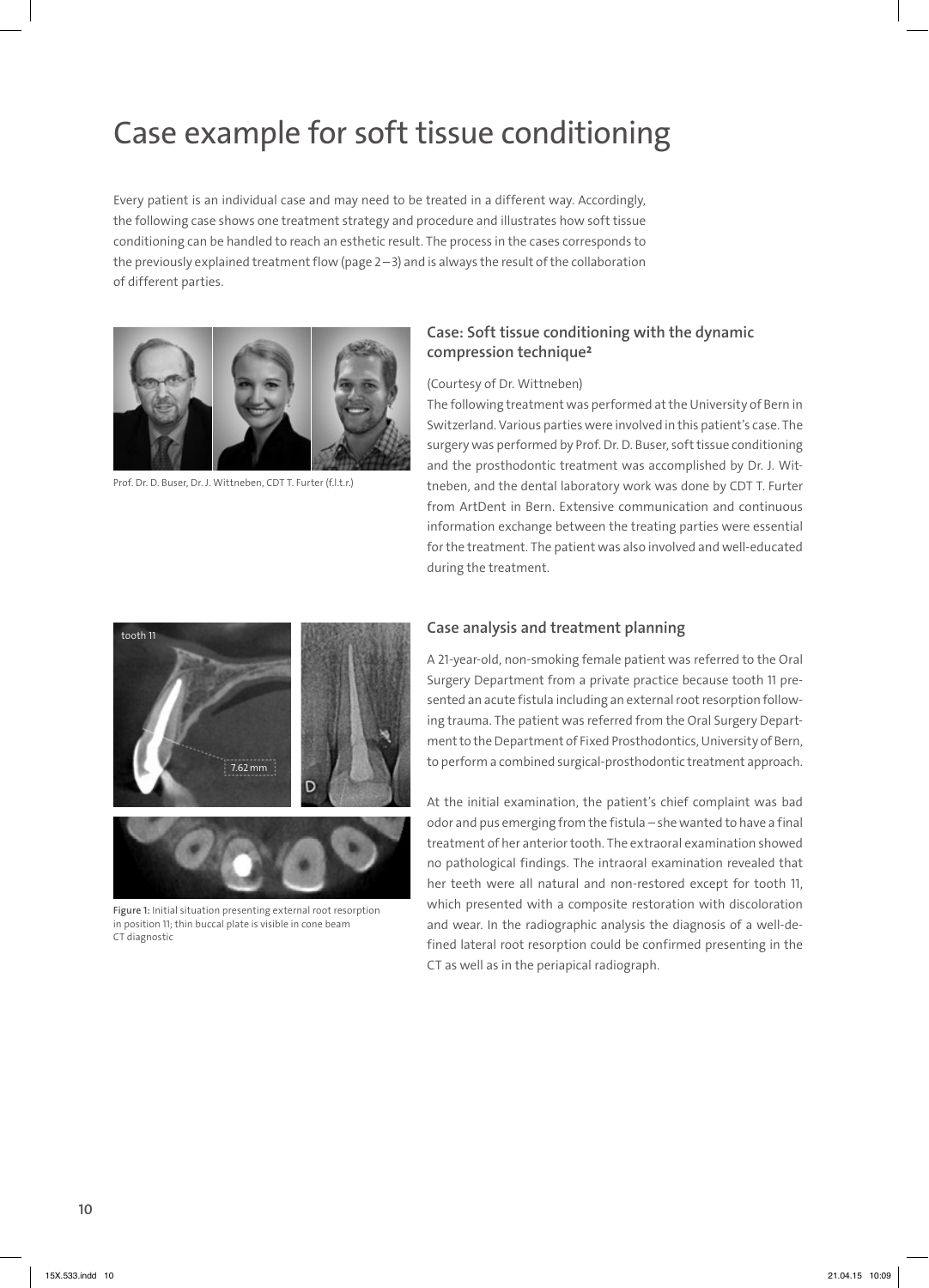

Figure 2: The young patient has a high lip line, thin gingiva biotype, a highly scalloped gingiva and triangular-shaped anterior teeth

Therefore, tooth 11 was considered hopeless and implant therapy was recommended as the neighboring teeth were non-restored.

Due to her young age and no previous experiences with dental treatments other than in area 11, the patient had high esthetic expectations. At full smile, the patient presented a high lip line, exposing all anterior maxillary teeth and surrounding ginigiva.

The gingival biotype was thin and highly scalloped with triangular-shaped anterior teeth. These findings led to the following SAC profile<sup>1</sup>: complex, because of the esthetic risk factors involved.

The oral surgeon and prosthodontist discussed the case with and without the patient. It was important to evaluate the patient's expectation before starting the treatment. The patient was also informed about the length of the treatment and its implications. She agreed and was willing to collaborate.

The dental technician was also introduced to the patient and the final position of the implant was discussed with all clinicians on the basis of a wax-up. During the planning phase, the decision was made to resolve this case with a screw-retained ceramic abutment. This decision was based on the anatomical situation (frontal tooth, high lip line) and the patient's expectations regarding the esthetic outcome.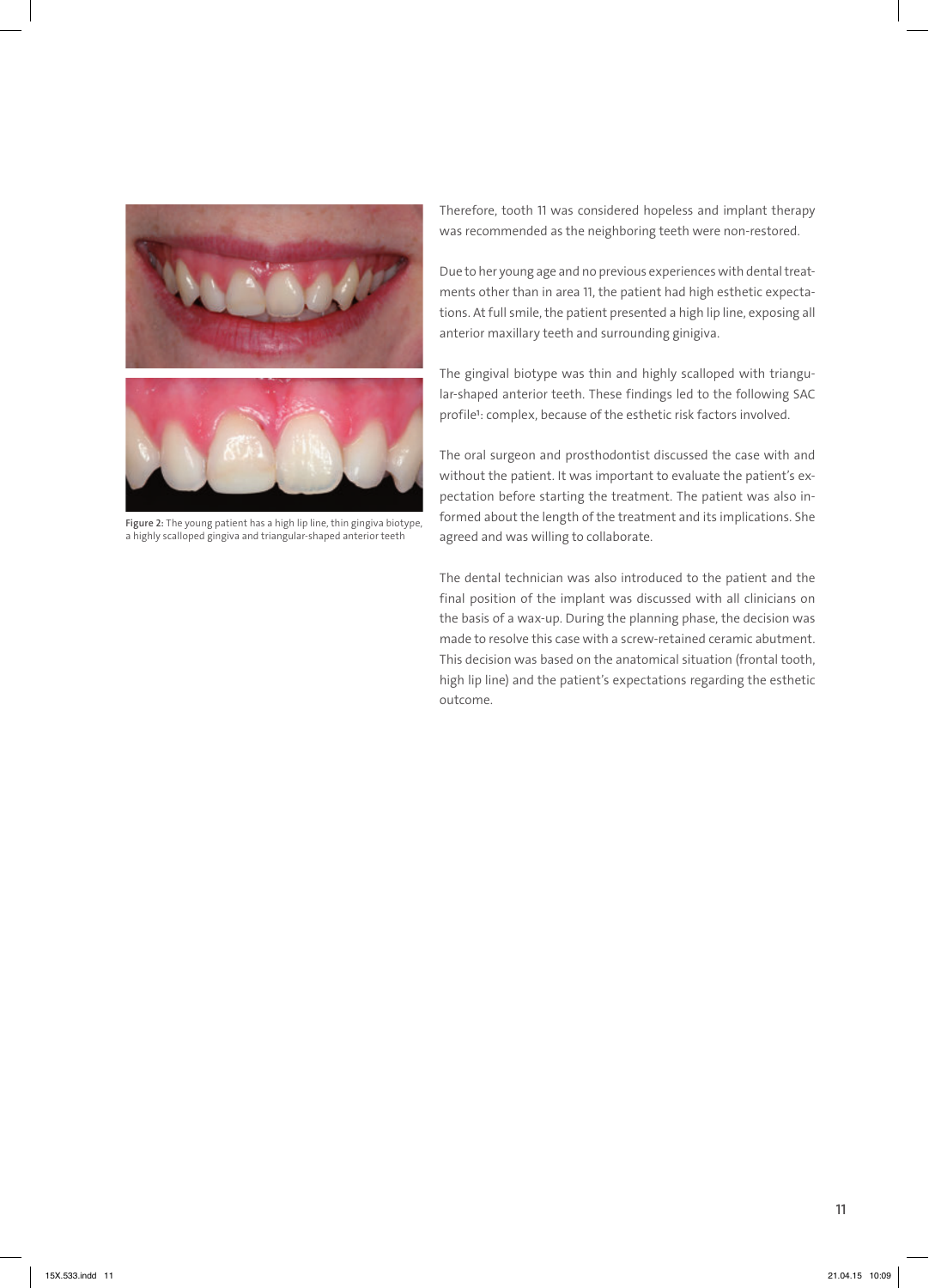

Figure 3: X-ray showing ideal implant placement and the first Conical Healing Abutment (RC ∅ 4.5mm) placed for the healing phase 1

### Surgical treatment and healing phase

The tooth extraction was performed carefully without the elevation of a flap in the Oral Surgery Department by Prof. Dr. Buser. Exactly 6 weeks later (early placement concept) a Straumann® Bone Level SLActive® Implant with a diameter of 4.1 mm (RC platform) was inserted by the same clinician, including Guided Bone Regeneration (GBR). The implant was placed in a correct three-dimensional position and, when primary stability was achieved, GBR technique was added. The flap was closed for submucosal healing due to simultaneous GBR procedure.



Figure 4: The narrow Healing Abutment has been replaced by a wider Healing Abutment to widen the soft tissue

The patient received a simple flipper as an interim provisional denture during the time of healing. After 10 days the denture tooth had to be modified by adding material.

After the reopening procedure, a Conical Healing Abutment (∅ 4.5mm) for the RC platform was inserted. Soft tissue conditioning starts with the first insertion of the Healing Abutment. After taking the impression for the provisional, a larger diameter (6mm) was chosen to prepare the site for insertion of the Temporary Abutment with the provisional.

To improve the mucosa architecture surrounding the future implant crown, soft tissue conditioning with the "dynamic compression technique" was performed.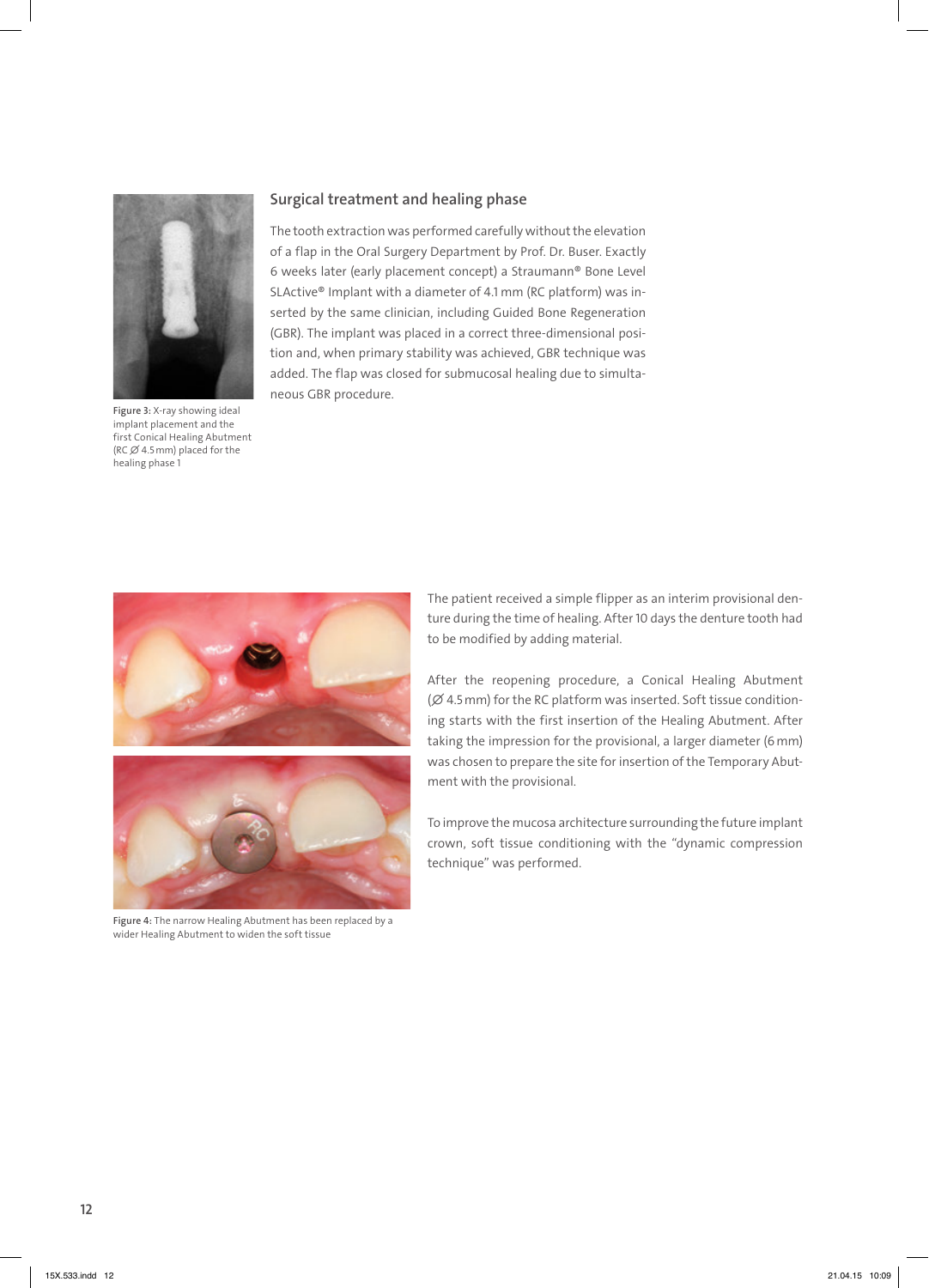

Figure 5: A slightly overcontoured provisional crown has been placed. An ischemic reaction can be observed, which disappeared 10 to 15 minutes after crown placement

### Soft tissue conditioning with the "dynamic compression technique"

Using the early loading concept, a screw-retained implant-supported provisional (PEEK Temporary Abutment) was inserted after 6 weeks post placement. The shape of the provisional crown was slightly overcontoured in order to create pressure, to form the mucosa, the emergence profile and to have an approximal contact present. As a temporary effect, there was an ischemic reaction (white soft tissue) for about 10 to 15 minutes; after this time, the soft tissue returned to its pink color.



During the following 2 weeks, selective pressure was applied (pressure phase) to the provisional crown by adding extraorally lightcured acrylic material. After 2 weeks, the shape of the provisional was modified by removing acrylic material in the interproximal/ cervical area in order to create space for the papillae (release phase). This approach is performed in several steps and can be done intraorally with a fine diamond bur and then polished with an arkansas stone – without removing the provisional.

Figure 6: After two weeks of pressure phase the release phase is initiated by removing acrylic material intraorally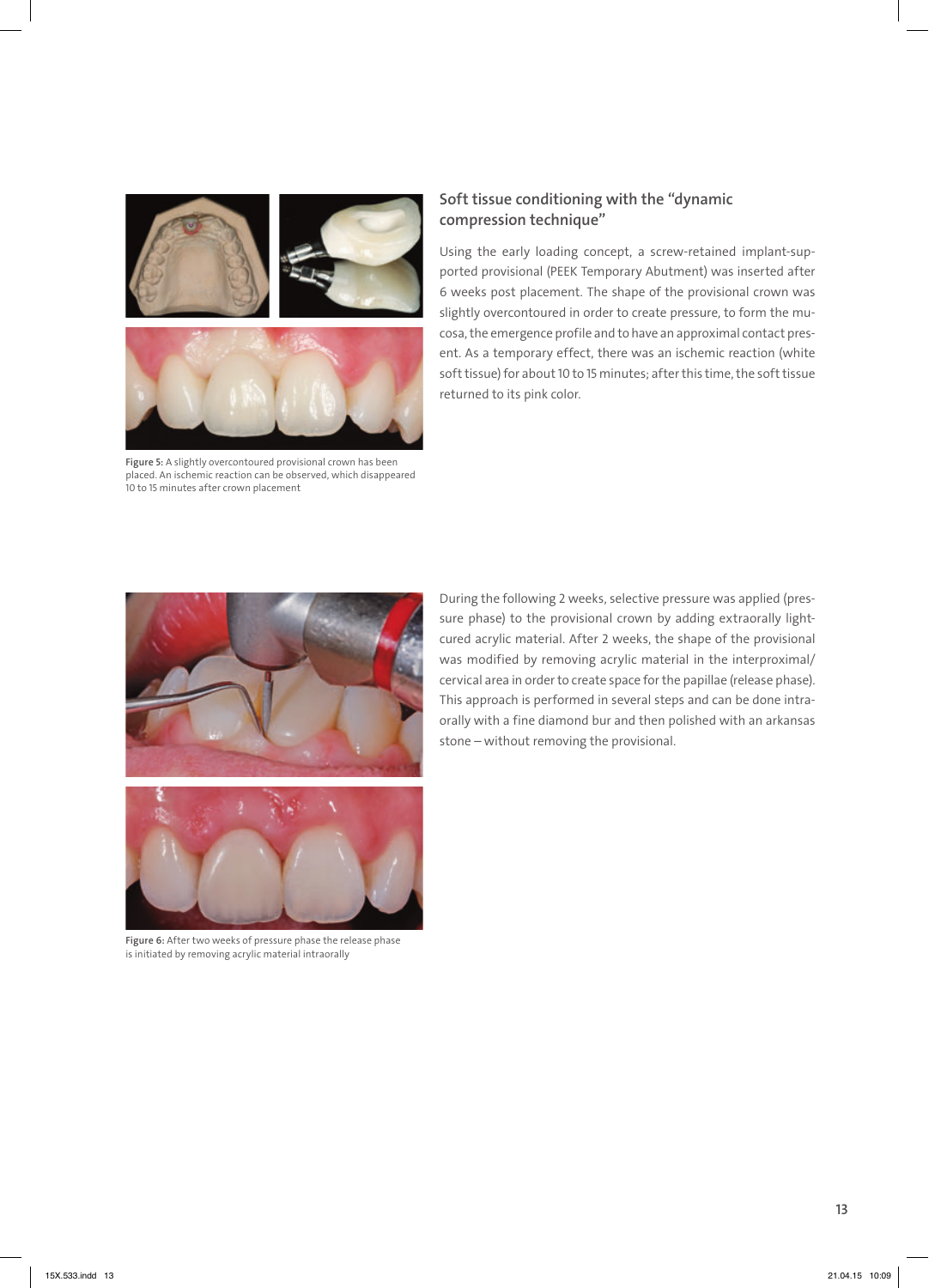

Figure 7: Period after provisional crown placement: 20 days

Soft tissue conditioning is recommended for 3–5 months for single-tooth gaps, and for 6–8 months for adjacent implants in the esthetic zone. In the present case, soft tissue conditioning was performed for 5 months. The patient is visiting the prosthodontist at a regular basis for the removal of material.

The created final soft tissue architecture and emergence profile were transferred to the final master cast by the fabrication of an individualized Impression Coping.



Figure 8: Period after provisional crown placement: 2.5 months



Figure 9: Period after provisional crown placement: 5 months; finalized soft tissue architecture and end of provisional phase



Figure 10: Final restoration

#### Treatment closure and follow-up

For the final reconstructive design, a screw-retained single implant crown was chosen and an individualized zirconium-dioxide Straumann® CARES® Customized Abutment was fabricated.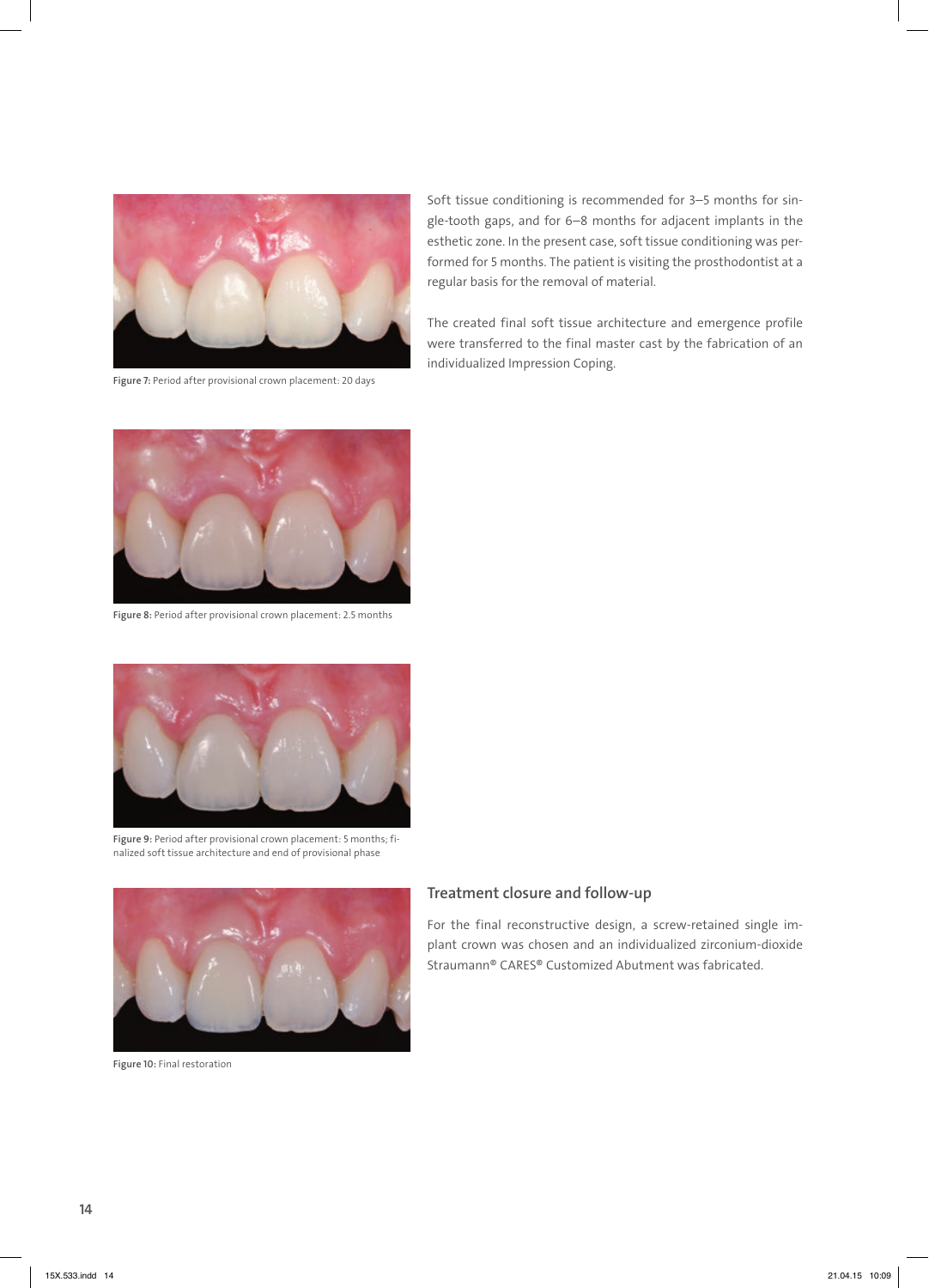

The planned abutment was waxed up and scanned via the Straumann® CARES® Visual software and a zirconium-dioxide abutment was delivered. Feldspathic ceramic was hand-layered on top of the abutment. The final restoration was inserted with 35Ncm. The occlusion was adjusted.

Figure 11: Radiograph of the final restoration



Figure 12: One year after insertion of the final restoration, a follow-up visit revealed stable soft tissue and crestal bone

The follow-up after 1 year showed no changes in soft tissue architecture or in implant crown. This was also confirmed by a prospective clinical study on Bone Level Implants with early placement, contour augmentation and early loading concept in single-tooth gap in the esthetic zone – there were no changes in the overall esthetics (pink and white esthetic parameters) over a follow-up time of 3 years.2



Figure 13: One year follow-up picture

We are thankful to Dr. Julia-Gabriela Wittneben (University of Bern) for providing this case and all accompanying figures.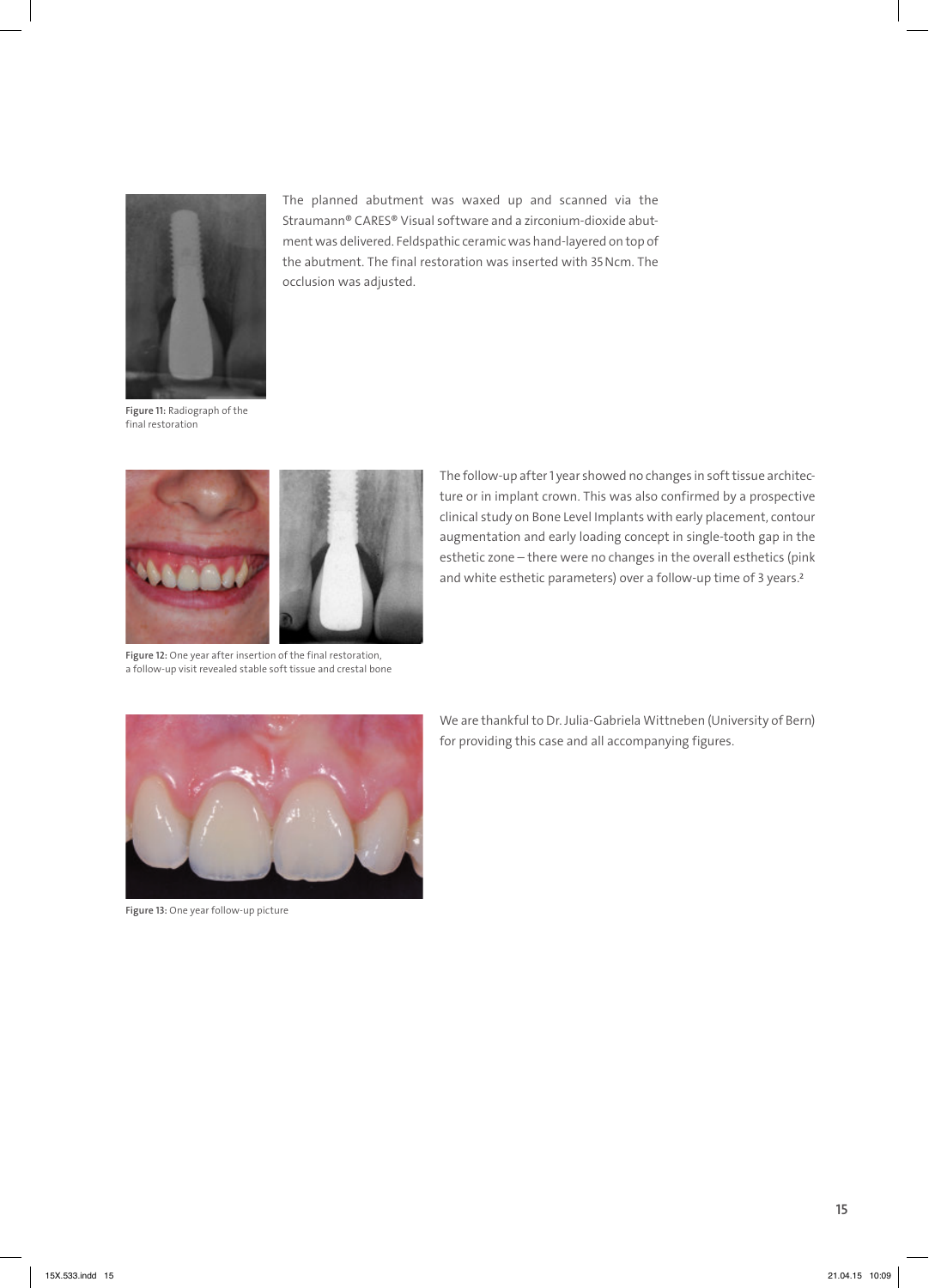#### REFERENCES

1 Dawson A, Chen S, Buser D, Cordaro L, Martin W, Belser U. The SAC Classification in Implant Dentistry: Straightforward – Advanced – Complex. In Dawson A. and Chen S (eds):2009:Quintessence Publishing Group.

2 Buser D, Wittneben J, Bornstein MM, Grütter L, Chappuis V, Belser UC. Stability of contour augmentation and esthetic outcomes of implant-supported single crowns in the esthetic zone: 3-year results of a prospective study with early implant placement postextraction. J. Periodontol. 2011;82(3):342–9.